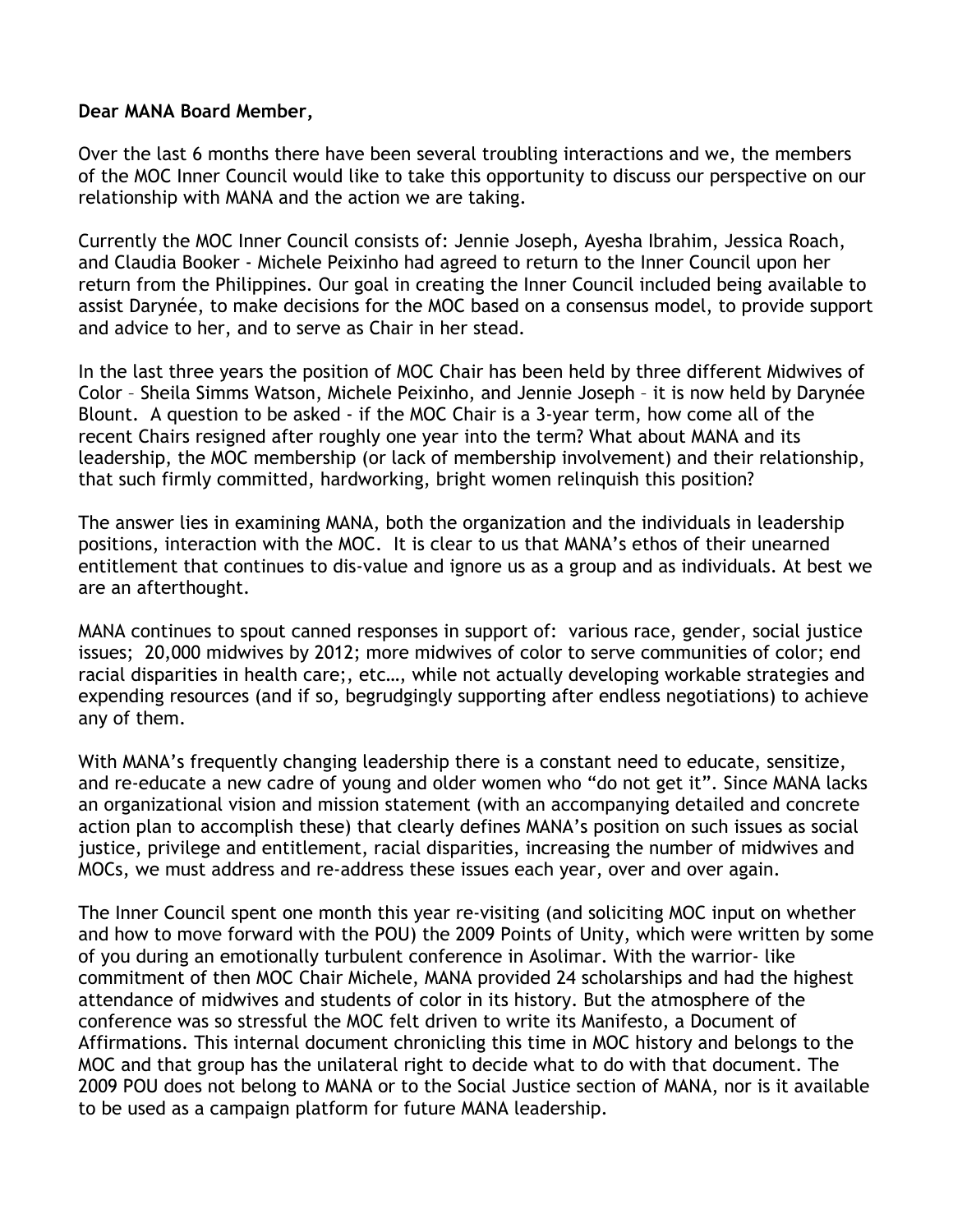The following year, 2010, MANA provided significantly fewer scholarships to its conference in Nashville. MANA's commitment of increasing students and midwives of color participation at in its conferences was short lived. MANA requested Michele personally raise funds for MOC scholarships if we wanted more MOC attendees. Michele subsequently resigned and Jennie took the Chair. It appears that MANA has a budget of \$6,000 for all scholarships, with the 2009 funding being an exception.

For the 2011 Conference in Canada, after much negotiation and hand wringing, MANA agreed to Jennie's request for 12 scholarships; many of these went to students of color, and a suite for us to sleep and meet in. What an oasis for us! We spent sleepless hours sharing, healing ourselves, and developing a plan for utilizing the suite at the 2012 conference as a center for workshops, skills practice, classes, vision board making, movie showing.

In recapping this history my mind keeps shouting, "If MANA is committed to increasing the numbers of midwives and students of color, why is there a need to fight for scholarships to the MANA Conferences year after year? Either MANA is committed or it is nor? What's up with that"? The real issue is simply MANA's commitment - nothing else.

For one year Jennie fought wholeheartedly to keep the issues of racial disparities in healthcare and midwifery and maternal and infant care on the front burner of MANA; to keep us at the center of MANA's decision making; to get the organization to put its time, resources, influence, and money into developing (with the communities of color and the health care providers that serve them); concrete, sustainable strategies for saving mothers in babies. All issues MANA professes to support but has no concrete strategies to achieve. Jennie spent a substantial portion of her time away from her practice, family, clinic, and school ( plus her own money) representing MANA and the programs it professes to support across the U.S., while getting little tangible support from MANA.

**Keep in mind that in the United States, "Births to Black mothers made up 16% of U.S. births, but 30.4% of US infant deaths in 2008" (**The U.S. Infant Mortality Rate: International Comparisons, Underlying Factors, and Federal Programs - Elayne J. Heisler Analyst in Health Services April 4, 2012)

In September 2011 Jennie resigned as the MOC Chair and Darynée Blount agreed to accept the Chair position, with the creation of an Inner Council. Darynée is young, energetic, optimistic, and eager to make the MOC a success and willing to give MANA and its leadership a fresh start. She believes MANA has the potential to become a productive organization, responsive to its members, and concretely working on improving maternal and infant care. Besides being a full-time midwife and a mom, she has a midwifery training program she is dedicated to. She was instrumental in making the recent CAM Conferences a success.

One of the first things she negotiated was the Inner Council's active participation in reviewing proposed abstracts and the agenda for the 2012 MANA Conference. However, our participation was made meaningless. The third week in March we received a 64 page document which was a disorganized compilation of the various proposed abstracts MANA had received. Several of us spent more the 4 days reviewing the proposed abstracts in detail, writing general comments on them, especially their failure to address the required cultural competency criteria set out by MANA in the abstract application. Next, we compiled a list of about 20 suggested topics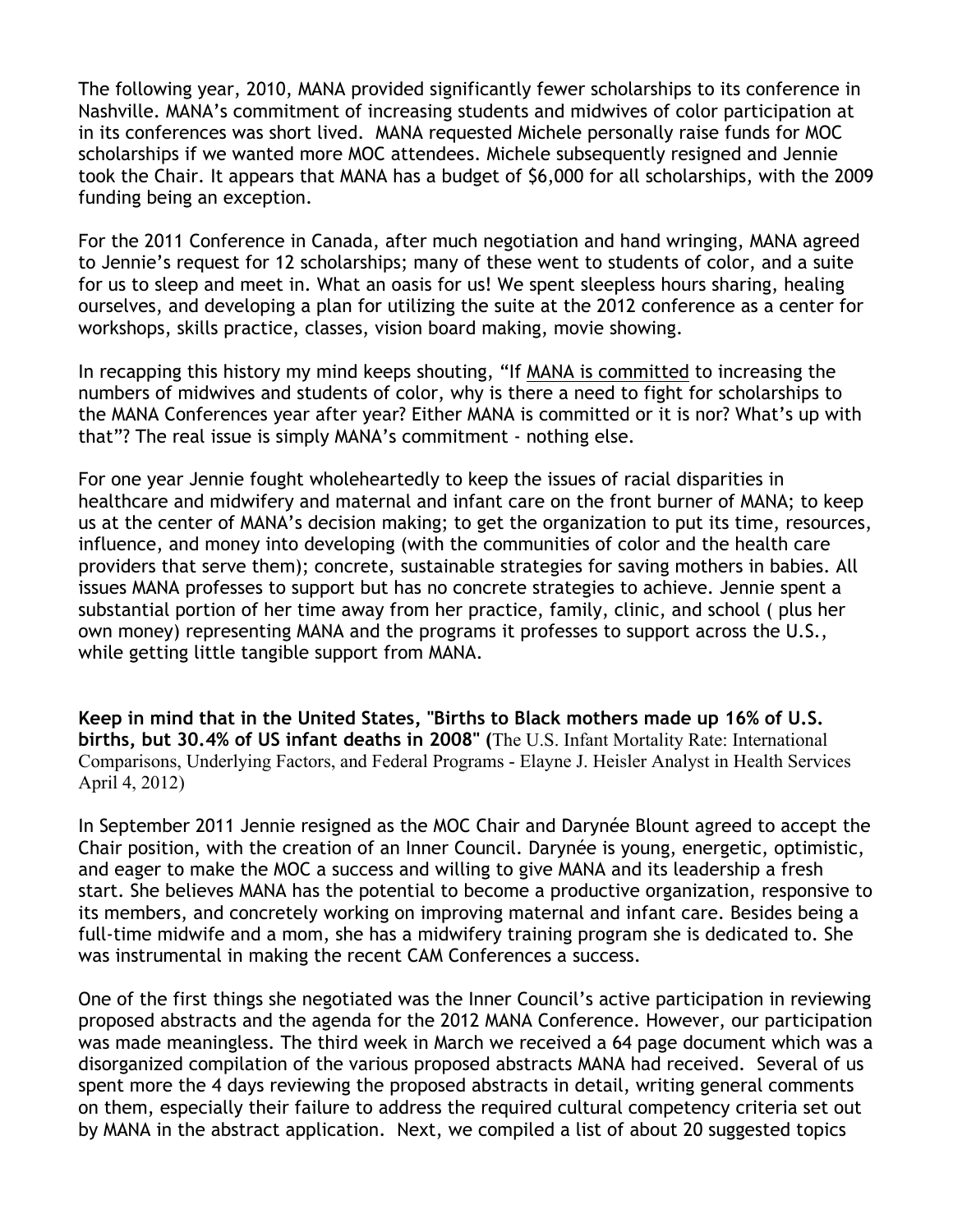for Conference workshops that addressed the multi-cultural world of midwifery in the Americas and health issue of those communities. We submitted our comments to MANA in less than 1 week and were informed that our comments were too late. We have not been involved in the final selection of the abstracts or the agenda for the upcoming Conference.

In response to MANA's request that the MOC submit abstracts for the upcoming Conference, three of us decided to submit an abstract for our "Saving Our Babies, Mothers and Families Then and Now Midwives Save Lives: An Introduction to the Grand Midwives of America A Pictorial History of African-American Midwifery in the United States 1600's – Present" presentation we recently presented at the VIDM. This seems every pertinent after viewing the historically incorrect and scanty time line of midwifery in the U.S posted at the Home Birth Summit and the CPM Symposium. Our abstract was summarily rejected with a comment, "Perhaps next conference". We are withdrawing the presentation from present or future consideration for a MANA Conference. What a missed opportunity to correct history.

A few days before the beginning of February MANA requested the MOC prepare a series of weekly Constant Contact blasts for Black History Month (which is February); we had a few days' notice to plan and prepare. MANA contributed practically nothing to this effort, except a statement from Gera Simkins with an excerpt from her book. Their explanation for not participating was that they felt inadequate to contribute to this effort. Did MANA not know Black History Week was coming and, perhaps, could have spent some time planning some sort of recognition in a timely manner? Another MANA afterthought?

On last Tuesday MANA informed us that the third in the "I Am a Midwife" video series will be launched this Saturday. The topic of this video is health disparities. We were requested to write a blog of between 500 - 1,000 words on the mothering .com blog on the issue of health disparities, with internet links on research and resources and great photos, and to post the blog by Monday. We were not involved in the scripting or development of the video (though it features several midwives of color) nor have we viewed the video. Is this a topic MANA is not familiar with? While the video was being developed, could MANA or its staff have done its research on the topic? No, once again, last minute calls to the MOC to provide substance and validation of this project, without any input in the development or planning. Once again, an act of arrogant entitlement, with the MOC participation as an afterthought.

Meanwhile, the MANA leadership and the leadership of the other Allied Midwifery Organizations (excluding ICTC who was not invited) are in Washington attending a Childbirth Connection event on maternal and infant health. Did MANA or any of the other professed ICTC allies seek an invitation for ICTC?

In the last few weeks the issue of student and midwives of color scholarships to the 2012 Conference has again arisen. In March Darynee submitted a proposal that MANA open its doors to all students and MOCs who want to attend. In the last week the discussion of MOC raising its own funds to provide for MOC scholarships was again raised. Here we go again – is participation by students and midwives of color important to MANA, yes or no? If so, support your commitment with a sizable financial contribution that could make an impact!

Having suffered through the CPM Symposium, we Sisters have spent too many days trying to help MANA, its leadership and the leadership of the other AMOs "get it". And they still do not.